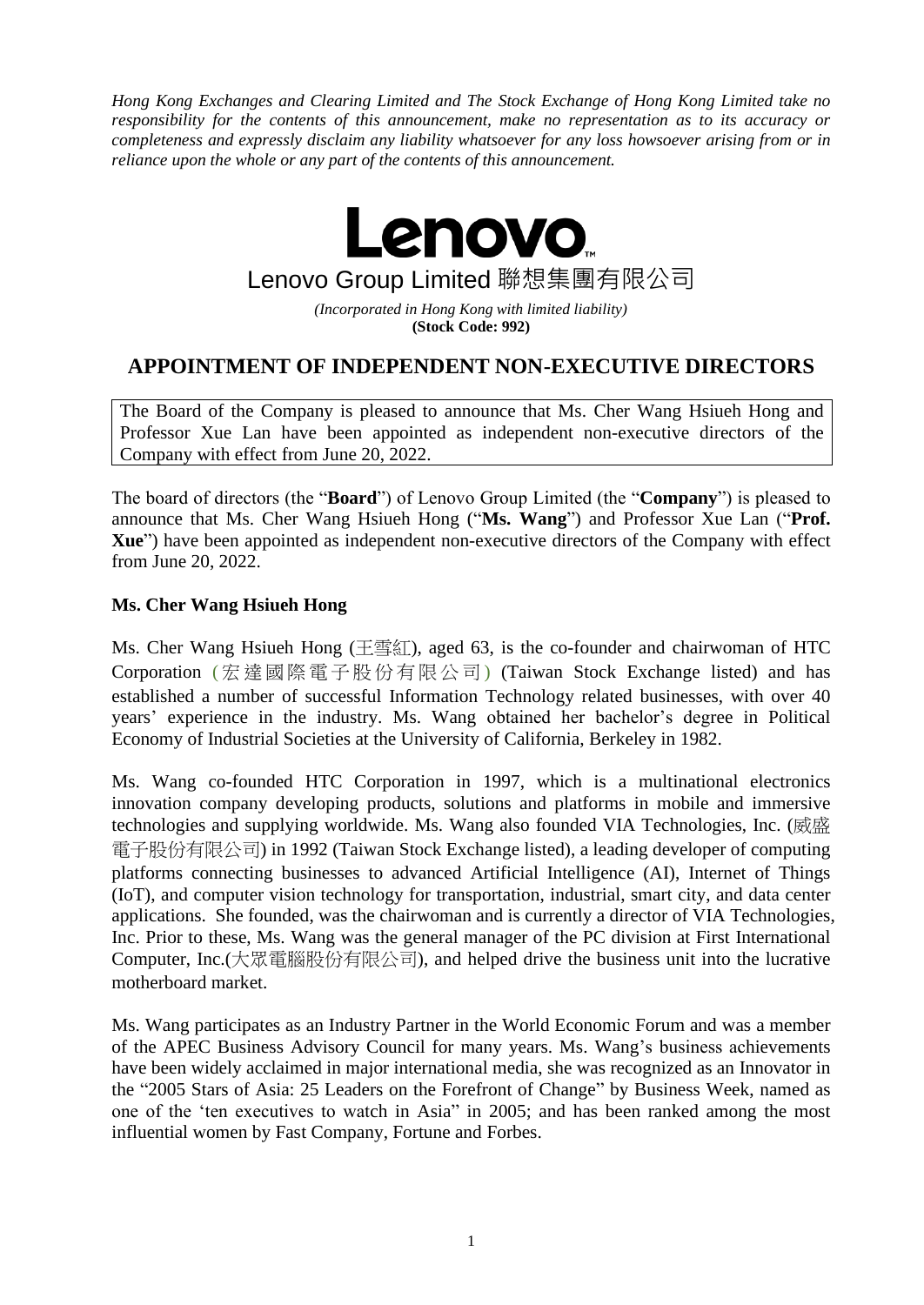Ms. Wang is currently also a director of Formosa Plastics Corporation (台灣塑膠工業股份有 限公司), Xander International Corporation (建達國際股份有限公司) and VIA Labs, Inc. (威 鋒電子股份有限公司) (representing VIA Technologies, Inc.) (all Taiwan Stock Exchange listed). Save as disclosed above, as at the date hereof, Ms. Wang does not hold any other directorships in other public companies the securities of which are listed on any securities market in the past three years preceding the date of this appointment and does not hold any position with the Company or any of the Company's group of companies.

## **Professor Xue Lan**

Professor Xue Lan (薛瀾), aged 62, is currently a professor at Tsinghua University, teaching and research interests in Public Policy and Management, Science and Technology Policy, Crisis Management and Global Governance. He is the Dean of Schwarzman College and the Dean of Institute for AI International Governance (I-AIIG) of Tsinghua University. He also serves as a director of China Institute for Science and Technology Policy, and a co-director of Global Institute for Sustainable Development Goals at Tsinghua University. He is a co-convener of the Discipline Evaluation Group (Public Administration) of the Academic Degrees Committee of the State Council. He is also an Adjunct Professor of Engineering and Public Policy at Carnegie Mellon University, a non-resident Senior Fellow of the Brookings Institution, a board member of the Sustainable Development Solutions Network (SDSN) Association, and a member of the United Nations Committee of Experts on Public Administration (CEPA).

Prof. Xue is currently an independent non-executive director of SenseTime Group Inc. (商湯集 團股份有限公司) (the shares of which are listed on The Stock Exchange of Hong Kong Limited with a stock code of 0020) and an independent non-executive director of Neusoft Corporation (東軟集團股份有限公司) (Shanghai Stock Exchange listed). He is serving as the vice chairman of the board of Chinese Association of Science and Science & Technology Policy (the CASSSP) (中國科學學與科技政策研究會), the chair of the National Expert Committee on New Generation of Artificial Intelligence Governance (國家新一代人工智能治 理專業委員會) and a member of the Standing Committee of the China Association for Science and Technology. Save as disclosed above, as at the date hereof, Prof. Xue does not hold any other directorships in other public companies the securities of which are listed on any securities market in Hong Kong or overseas in the past three years preceding the date of this appointment and does not hold any position with the Company or any of the Company's group of companies.

Prof. Xue received numerous awards including the Distinguished Young Scholar Award from the National Natural Science Foundation of China (NSFC) in 2001, Cheung Kong Chair Distinguished Professor of the Ministry of Education in 2009, the Fudan Distinguished Contribution Award for Management Science in November 2011, the Distinguished Contribution Award from the CASSSP in October 2018, and the Second National Award for Excellence in Innovation in China in May 2020.

Prof. Xue obtained his bachelor's degree in optics and fine mechanics from the Changchun Institute of Optics and Fine Mechanics (長春光學精密機械學院) (currently known as Changchun University of Science and Technology (長春理工大學)) in January 1982. He obtained a Master of Science degree from the State University of New York at Stony Brook in December 1987. He further received a Master of Science degree and a Ph.D. degree in engineering and public policy from Carnegie Mellon University in May 1989 and December 1991, respectively.